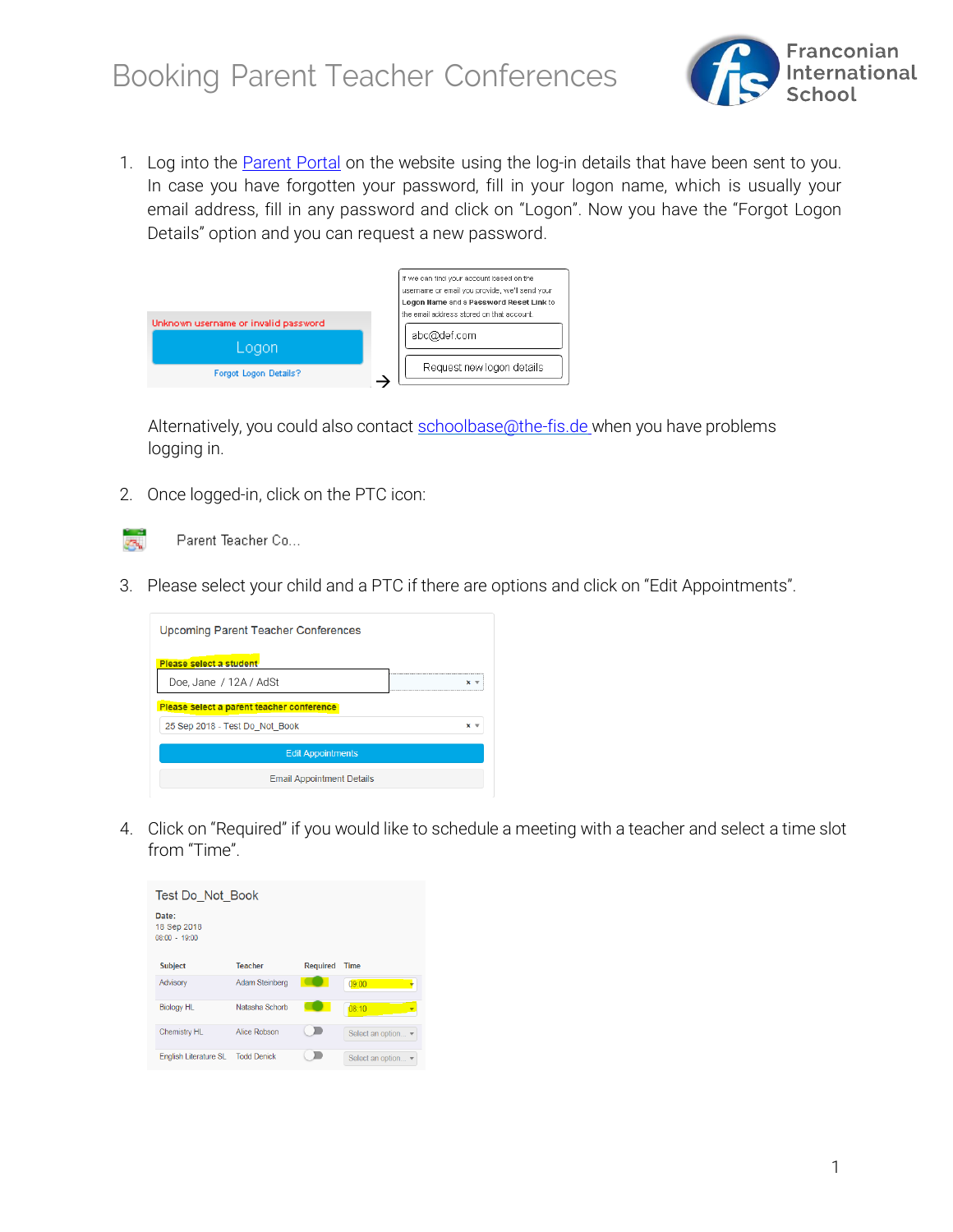

The system saves your input after each selection of a time slot and a message will show up at the top of the page for two seconds.

| Appointment booked. |
|---------------------|
|---------------------|

5. Please click on "Finish" when you are done.

| <b>Upcoming Parent Teacher Conferences</b> |                                  |
|--------------------------------------------|----------------------------------|
| Please select a student                    |                                  |
| Doe, Jane / 12A / AdSt                     |                                  |
| Please select a parent teacher conference  |                                  |
| 25 Sep 2018 - Test Do Not Book             |                                  |
|                                            | Finish                           |
|                                            | <b>Email Appointment Details</b> |

6. You will receive your appointment details per email if you click on "Email Appointment Details".

### Upcoming Parent Teacher Conferences

#### Please select a student

| Doe, Jane / 12A / AdSt                    | $x -$                            |
|-------------------------------------------|----------------------------------|
| Please select a parent teacher conference |                                  |
| 25 Sep 2018 - Test Do Not Book            | ×                                |
|                                           | <b>Edit Appointments</b>         |
|                                           | <b>Email Appointment Details</b> |

A confirmation will appear for 2 seconds.

|  | Confirmation email sent. |  |  |  |
|--|--------------------------|--|--|--|
|--|--------------------------|--|--|--|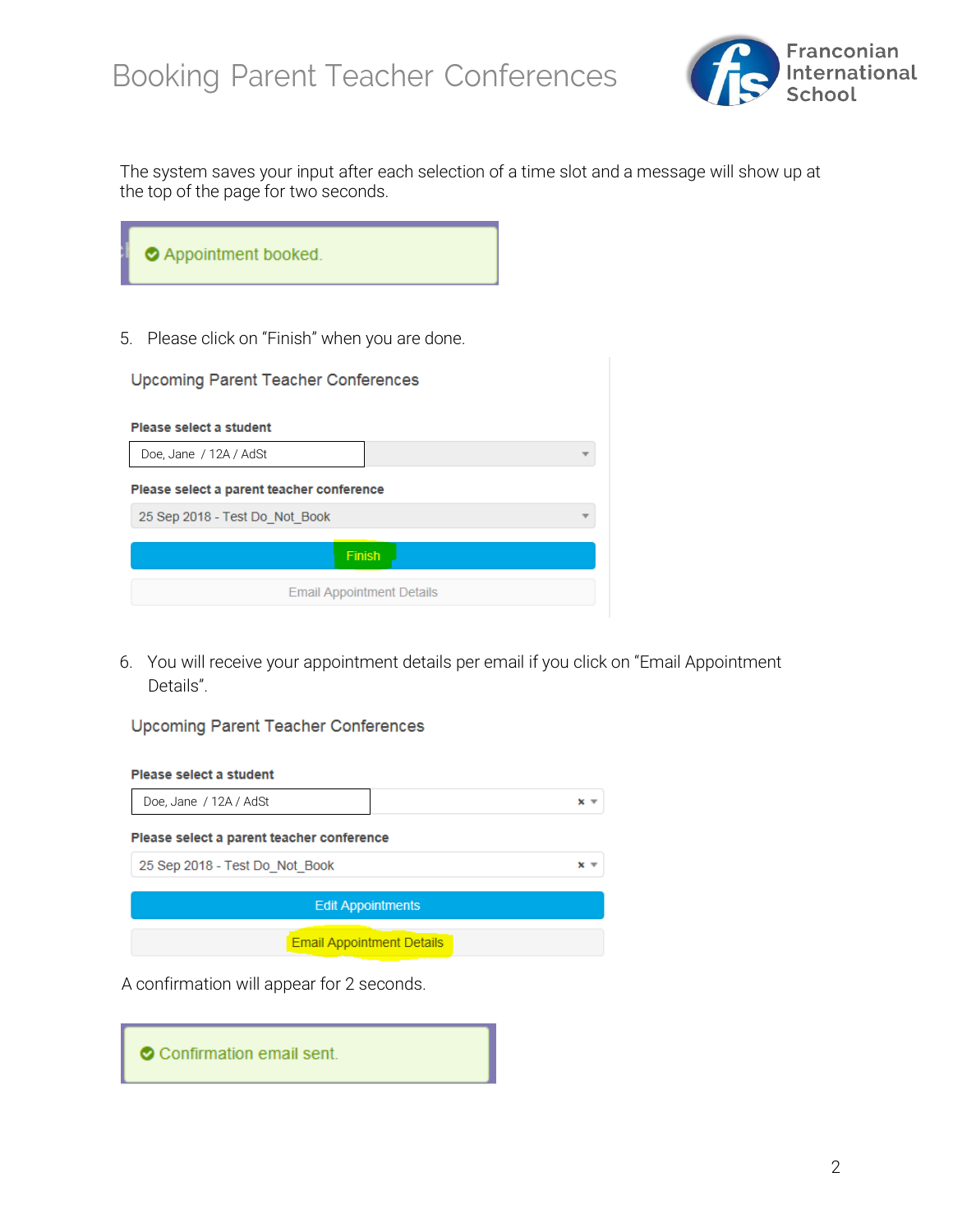

7. The school will check all bookings after the conference manager has closed and might have to modify some appointments. You will get an email with your final appointment schedule (example given below) after the schedule has been closed. This schedule will also show room numbers.

MS/HS Parent Teacher Conference

Day, Month, Year

| In FIS, Marie-Curie-Str. 2, 91052 Erlangen at 8:30AM<br><b>Appointments for:</b> |                   |                        |     |
|----------------------------------------------------------------------------------|-------------------|------------------------|-----|
|                                                                                  | Tutor: CaRi; SaTu |                        |     |
| 10:50                                                                            | Mr Saver          | <b>Mathematics</b>     | 253 |
| 11:00                                                                            | Mr Landmann       | Theory of<br>Knowledge | 253 |
| 1:10                                                                             | Mr Armstrong      | Biology                | 259 |

Please print only the confirmed schedule and bring it with you on the conference day.

Please note, for all Middle School and High School teachers and Early Years and Elementary School Specialist Teachers:

Please only block one ten-minute slot for each teacher per child even if the teacher comes up twice in your overview. This rule applies to teachers who might teach your child in two different subjects or also function as your child's advisor in addition to being their subject teacher. Double bookings with a teacher will not be accepted in order to give as many parents as possible the opportunity to meet with teachers. Video provides a powerful way to help you prove your point. When you click Online Video, you can paste in the embed code for the video you want to add. You can also type a keyword to search online for the video that best fits your document.

To make your document look professionally produced, Word provides header, footer, cover page, and text box designs that complement each other. For example, you can add a matching cover page, header, and sidebar. Click "Insert" and then choose the elements you want from the different galleries.